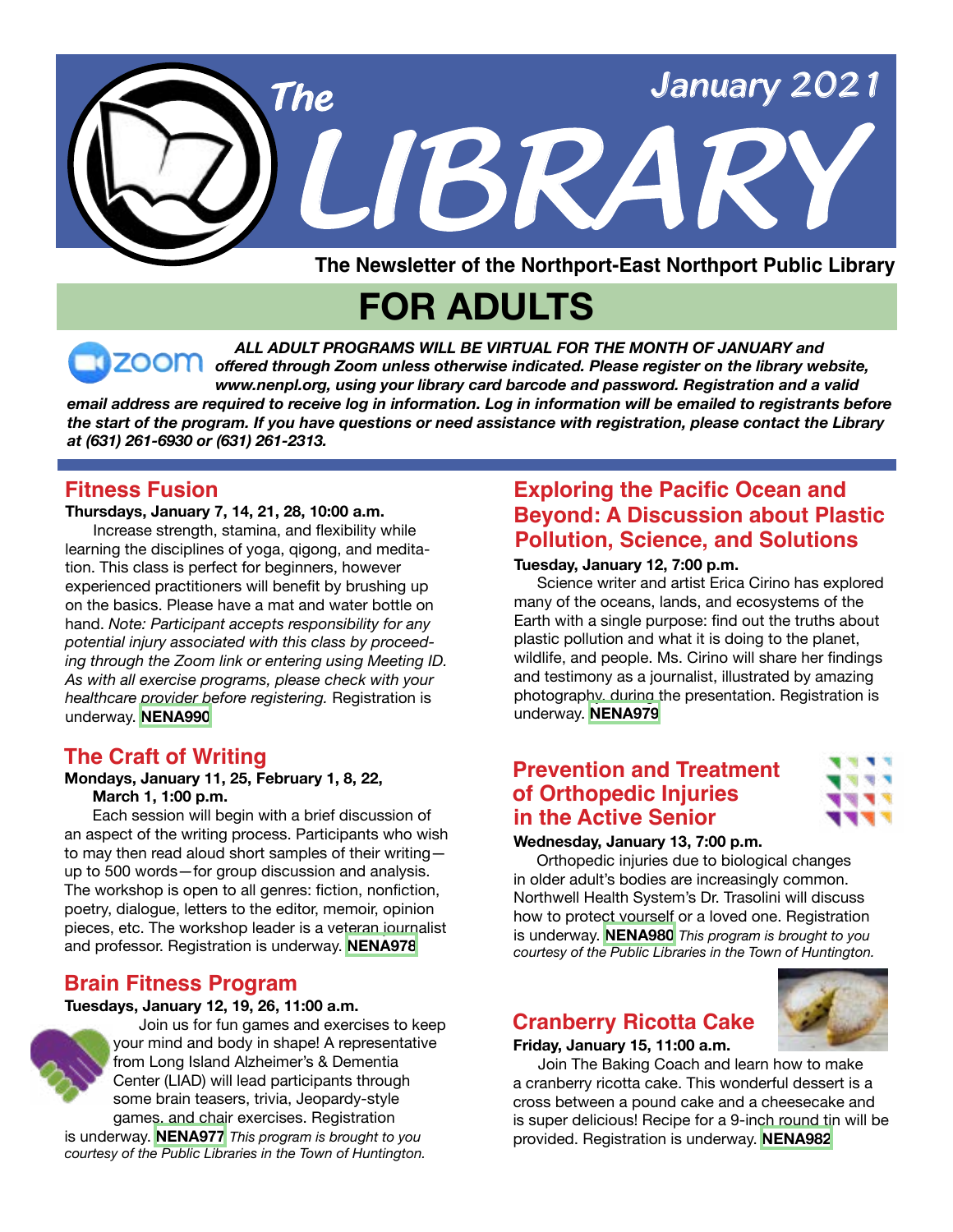## **FOR ADULTS**

Print copies of the books will be available for pick up at the Northport building Circulation Desk, or you may access a copy of the ebook or audiobook on the library Downloads page: **[www.nenpl.org/downloads/index.php](http://www.nenpl.org/downloads/index.php)**

*Book Groups*

## **Between the Lines**



**Tuesday, January 19, 7:00 p.m.** Join Librarians Connor McCormack and Meagan White for a discussion of *The Midnight Library* by Matt Haig. Registration begins January 2. **[NENR290](https://search.livebrary.com/record=g1102389~S43)**

#### **Page Turners**

or Want

VENTIDE

**Thursday, January 21, 2:00 p.m.** Join Page Turners leader Donna Diamond to discuss *Eventide* by Kent Haruf. Registration begins January 2. **[NENA981](https://search.livebrary.com/record=g1102373~S43)**

#### **Novel Ideas**

**Monday, January 25, 7:00 p.m.** Join Librarian Candace Reeder to discuss *This Is How It Always Is* by Laurie Frankel. Registration begins January 2. **[NENA986](https://search.livebrary.com/record=g1102374~S43)**

## **Cinema at the Library:** *Sorry We Missed You*



**Wednesday, January 20, 6:30 p.m.** Join Cinema Arts Centre co-director Dylan Skolnick to discuss *Sorry We* 

*Missed You*. Hoping that self-employment through the gig economy will solve their financial woes, a struggling delivery driver and his family end up trapped in a vicious cycle of labor exploitation. Before the discussion you may view the film using Kanopy. Visit the Downloads page on the library website for instructions: **[www.nenpl.org/downloads/index.php](http://www.nenpl.org/downloads/index.php)** DVD and Blu-ray versions of the film are also available.

Registration begins January 6. **[NENR291](https://search.livebrary.com/record=g1100063~S43)**

## **Adult Mental Health First Aid**

#### **Monday, January 25, 5:00–9:00 p.m.**

#### **The Gardens of Downton Abbey**

#### **Wednesday, January 20, 1:00 p.m.**

 Come to the grounds of Highclere Castle, the setting location of the BBC series. The Highclere gardens owe much of their inspiration to Capability Brown, the famous 18th century landscape designer. Learn how to recognize Brown's design features in the English landscape garden. Master Gardener Roxanne Zimmer will be your guide. Registration is underway. **[NENA983](https://search.livebrary.com/record=g1102372~S43)**

## **Budgeting 101**

#### **Wednesday, January 27, 6:00 p.m.**

Have you tried to budget before? Do you



have a good idea of where your money is going? Join us for this workshop where you will learn simple, reasonable, and effective strategies that may help you manage your finances. Presented by Long Island Cares, Inc. Registration is underway. **[NENA987](https://search.livebrary.com/record=g1102383~S43)**

## *Parallel Perspectives: The Brush/Lens Collaboration*

#### **Wednesday, February 3, 7:00 p.m.**



 *Parallel Perspectives: The Brush/ Lens Collaboration* by artists/authors Holly Gordon from Bay Shore and Ward Hooper from Northport, is a glorious celebration of Long Island. Join us and share their inspirational and creative

journey. The book is available to check out at the Library. Registration is underway. **[NENA988](https://search.livebrary.com/record=g1102385~S43)** 

## **Dragon Noodles with Chicken and Vegetables**

#### **Friday, February 5, 6:30 p.m.**

 Celebrate the Chinese New Year with Simply Creative Chef Rob Scott! He will demonstrate how to prepare a delicious dish: dragon noodles with chicken and vegetables in a light Asian sauce. The recipe will be provided. Registration is underway. **[NENA989](https://search.livebrary.com/record=g1102386~S43)**



 Mental Health First Aid teaches you how to identify, understand, and respond to signs of mental illness and substance use disorders. This training is available for adults (18 years and older) to learn how to provide initial help and support to someone who may be experiencing a mental health-related crisis.

 Step One: First Aiders will receive log in details approximately one week prior for a 2-hour, self-paced class (to be completed before January 21).

 Step Two: Participants will then attend a 4-hour, instructor-led Zoom session on January 25. You must complete both steps to receive a certificate.

#### Registration begins December 28. **[NENR289](https://search.livebrary.com/record=g1101844~S43)**

 *This program is led by Central Nassau Guidance & Counseling Services and cosponsored by the Northport-East Northport Community Drug and Alcohol Task Force.*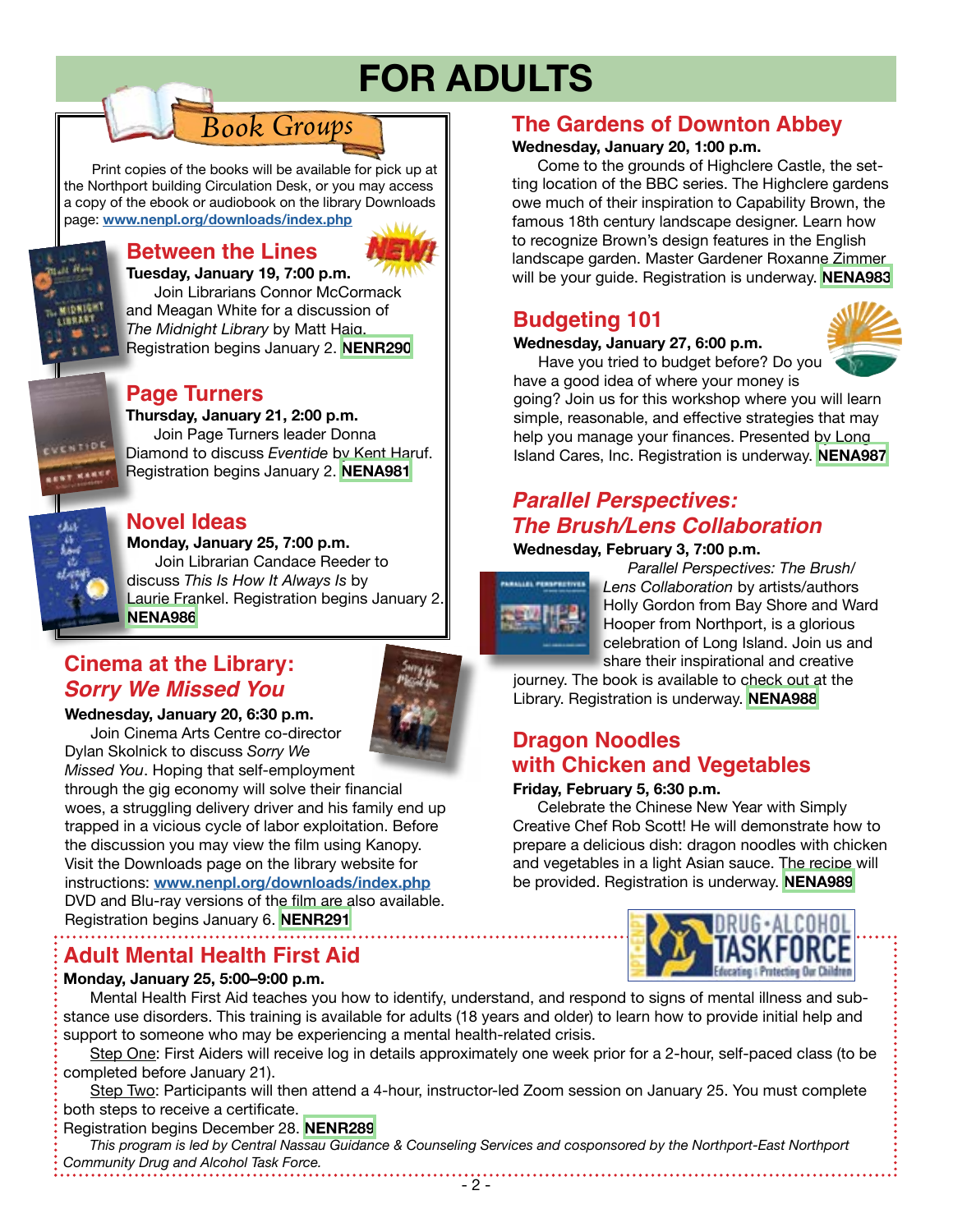## **FOR ADULTS**



## **Medicare Counseling (by phone)**

 **Wednesday, January 13 [NENA984](https://search.livebrary.com/record=g1102391~S43) Tuesday, January 19 [NENA985](https://search.livebrary.com/record=g1102514~S43) 10:00, 10:30, 11:00, or 11:30 a.m.**

 A volunteer from the Health Insurance Information Counseling Assistance Program (HIICAP) will answer your questions about Medicare and supplementary insurance in a one-on-one phone consultation. Registration is underway.

## Language Learning & Literacy

## **Pronunciation Practice**

**Mondays, January 4, 11, 25, February 1, 8, 22, 5:00 p.m.**

Develop your English pronunciation skills with a certified Speech Language Pathologist and Accent Modification Trainer. You will learn how to use Standard American English sounds and strategies that will help you to get your point across. Registration is underway. **[NENR286](https://search.livebrary.com/record=g1100864~S43)**

## **Dynamic English**

**Thursdays, January 7, 14, 21, 28, February 4, 11, 25, 7:00 p.m.**

 Develop your English vocabulary, grammar, reading, and pronunciation with this friendly English conversation group. Registration is underway. **[NENR287](https://search.livebrary.com/record=g1100908~S43)**

## **Let's Learn English**

#### **Fridays, January 8, 15, 22, 29, February 5, 12, 26, 2:00 p.m.**

In this fun interactive program you will learn Basic English vocabulary, pronunciation, conversation, and reading and writing skills in collaboration with Literacy Suffolk. New students may apply through Literacy Suffolk and be matched with a personal tutor to help them on their English language journey. Registration is underway. Call 631-261-2313, ext 210, to register.

## **Everyday Spanish**

#### **Tuesdays, January 5, 12, 19, 26, February 2, 9, 23, 4:00 p.m.**

Spanish conversation with a focus on building listening skills, improving comprehension, and mastering key vocabulary to help you start conversing in Spanish immediately. Please note: this is not a traditional leveled Spanish language class. Registration is underway. Space is limited. **[NENR288](https://search.livebrary.com/record=g1100907~S43)**

## **Computer Classes**

**via & GoTo**Meeting

### **Computers for Home Use: Microsoft Excel**

#### **Thursday, January 7, 7:00 p.m.**



 Learn how to use Microsoft Excel to manage your personal finances. Create a check register and format it for bank reconciliation, track investments and expenses, and create a simple database. Basic knowledge of Excel is required. Registration is underway. **[NENC401](https://search.livebrary.com/record=g1100159~S43)**

## **Audiobooks and Ebooks Online**

#### **Tuesday, January 12, 7:00 p.m.**

 Learn how to download and use audiobooks and ebooks from the library's website. Demonstrations will include username and password creation, manuevering the website, finding and downloading the items, and more. Registration is underway. **[NENC402](https://search.livebrary.com/record=g1087108~S43)**

#### **Computers for Home Use: Microsoft Word**

#### **Thursday, January 14, 7:00 p.m.**

Learn how to compose a letter, make a flyer,



and create a newsletter using Microsoft Word. See how to edit and format text and documents, manipulate graphics, and other valuable features. Registration is underway. **[NENC403](https://search.livebrary.com/record=g1100042~S43)**

## **Introduction to the iPad and iPhone**

#### **Thursday, January 21, 7:00 p.m.**

 Learn all about your device's hardware, settings, and operating system. See how to access the Internet and email, use basic apps, and more. Registration is underway. **[NENC404](https://search.livebrary.com/record=g1101338~S43)**

## **Windows Computer Cleanup and Security**

#### **Thursday, January 28, 7:00 p.m.**

 Learn how to clean up and speed up your Windows computer, protect it from viruses and spyware, minimize junk email, and more. For intermediate computer users. Registration is underway. **[NENC405](https://search.livebrary.com/record=g1087103~S43)**

#### **To find out if the Library is closed due to inclement weather:**

Call either library building for a recorded message:

or check the library website: **www.nenpl.org (N) 631-261-6930 • (EN) 631-261-2313**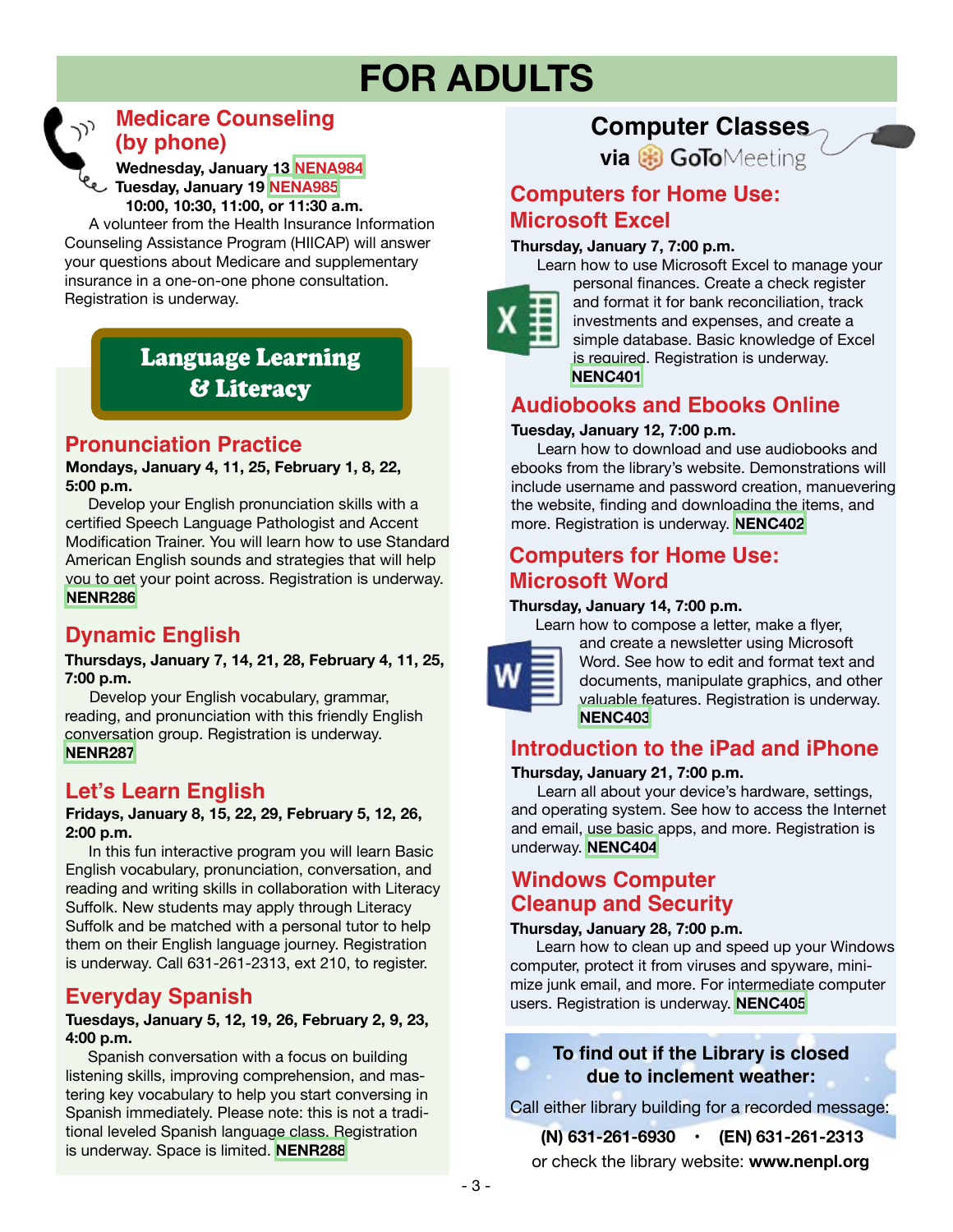## **FOR TEENS**

*ALL TEEN PROGRAMS WILL BE VIRTUAL FOR THE MONTH OF JANUARY and offered through Zoom unless otherwise indicated. Please register on the library website, www.nenpl.org, using your library card barcode and password. Registration and a valid email address are required to receive log in information. Log in information will be emailed to registrants before the start of the program. If you have questions or need assistance with registration, please contact the Library at (631) 261-6930 or (631) 261-2313.*

#### **Registration for the following Teen Programs begins January 4.**

## **Paper Orb**

#### **Tuesday, January 12, 7:00–7:45 p.m.**

Make a simple paper orb that folds from just one piece of photo paper. Have markers handy to decorate it. The paper orb templates may be picked up at the Northport building Teen Center upon registration. **[NENY783](https://search.livebrary.com/record=g1102556~S43)**

## **Cinnamon Rolls**

#### **Saturday, January 23, 11:00 a.m.–12:00 p.m.**

The Baking Coach will demonstrate how to make yummy cinnamon rolls from scratch. The recipe will be emailed to participants upon registration. **[NENY785](https://search.livebrary.com/record=g1102559~S43)**

#### **Dungeons and Dragons**

#### **Saturday, February 6, 2:00–4:00 p.m.**

Do you love tabletop RPGs, or are you looking to learn the basics of Dungeons & Dragons? Come join your friends virtually in this fun D & D quest. **[NENY784](https://search.livebrary.com/record=g1102592~S43)**

## **Take and Make Kits**

 Registration and pickup begins January 4. All kits are to be picked up at the Northport building Teen Center. *Your registration will be canceled if your kit is not picked up by January 25.*

## **Mini Zen Garden**

 Relax and make a mini Zen garden. **[NENY786](https://search.livebrary.com/record=g1102593~S43)**





#### **Mod Podge Bangle Bracelet**

 Using washi paper, Mod Podge, and a wooden bangle, create your own unique design. **[NENY787](https://search.livebrary.com/record=g1102595~S43)**

## **Paracord Compass Keychain**

Weave your own keychain. **[NENY788](https://search.livebrary.com/record=g1102596~S43)** 



**Registration for the following Teen Volunteer Opportunities begins January 4.** *Open to students in grades 7–12*

## **Teen Advisory Board: Social Media and Its Influence On Your Daily Life**

#### **Tuesday, January 19, 7:00–8:00 p.m.**

 Join Healthy Excited Youth (HEY!) for a workshop on social media. The program will discuss the various social media platforms and how they affect your life. Participation will be greatly encouraged by the workshop leader. One hour of volunteer time will be awarded. **[NENY789](https://search.livebrary.com/record=g1102631~S43)**

## **Disaster Master**

 Be prepared for the unexpected. Visit **[ready.gov](https://www.ready.gov/)** to participate in the Disaster Master Game and test your know-how in a wide range of emergencies, then do the Build a Kit Game to learn how to assemble a proper emergency kit.

 Once you have completed both games, compile a list of all six passwords that you obtained at the end of each level in Disaster Master Game, and a list of the items that you collected in the store in level 5 of the Build a Kit Game. Email your lists to **teenvolunteer@ nenpl.org** by January 31. Two hours of volunteer time will be awarded. **[NENY790](https://search.livebrary.com/record=g1102633~S43)**

## **Reason2Smile Recycled Paper Beaded Bracelet Program**

 Want to take part in an activity that is not only fun but promotes social action and awareness? Join in this recycled paper beading project that supports Reason2Smile (R2S). R2S is



a registered non-profit organization in New York that helps support the Jambo Jipya School and Children's Home in Mtwapa, Kenya. Upon making a bracelet, please email a picture of your creation to **teenvolunteer@nenpl.org** by January 31. One hour of volunteer time will be awarded. **[NENY791](https://search.livebrary.com/record=g1102635~S43)**

 Bracelet kits are to be picked up at the Northport building Teen Center upon registration. *Your registration will be canceled if your kit is not picked up by January 25.*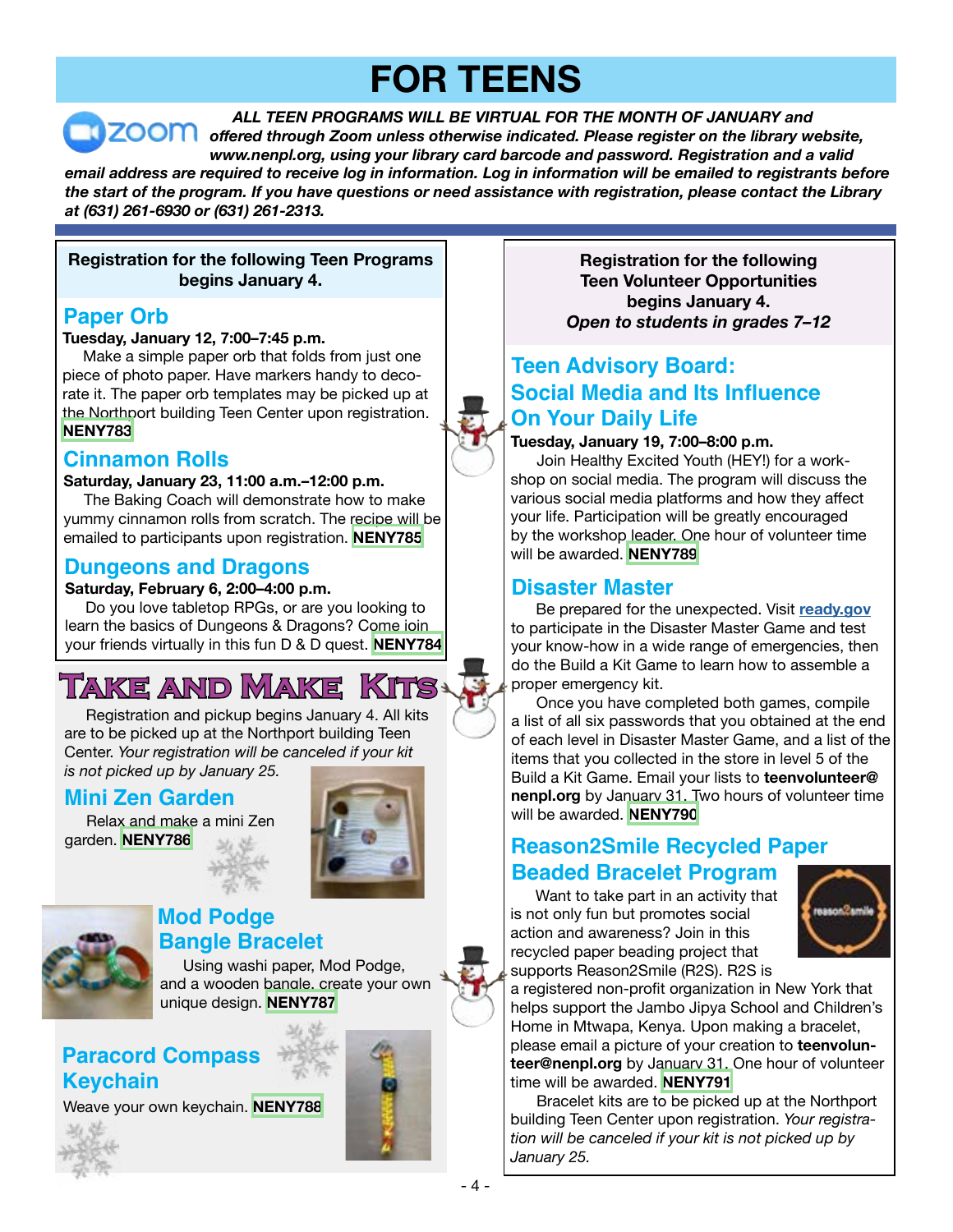## **FOR CHILDREN**

*ALL CHILDREN'S PROGRAMS WILL BE VIRTUAL FOR THE MONTH OF JANUARY and offered through Zoom unless otherwise indicated. Please register on the library website, www.nenpl.org, using your library card barcode and password. Registration and a valid email address are required to receive log in information. Log in information will be emailed to registrants before the start of the program. If you have questions or need assistance with registration, please contact the Library* 

*at (631) 261-6930 or (631) 261-2313.*

## **Come join us on . . .**



## **the Road to Reading!**

## **Time for Tots**

Choose one or more of the following sessions: **Tuesday, January 12, 10:00 a.m. [NENJ182](https://search.livebrary.com/record=g1102191~S43) Tuesday, January 19, 10:00 a.m. [NENJ183](https://search.livebrary.com/record=g1102414~S43) Tuesday, January 26, 10:00 a.m. [NENJ184](https://search.livebrary.com/record=g1102415~S43)** *Children 2–5 years with adult; siblings welcome*

 This fun and fast-paced preschool program includes music, movement, and storytelling. Children will participate in various activities with items from home to help develop fine motor skills. *Registrants will be emailed a link to the Zoom meeting.* (30 min.) Registration is underway.

## **Portuguese Pajama Storytime**

#### **Tuesday, January 12, 7:00 p.m.**

*Children birth–5 years with adult*

 Have you ever wondered how to say "turnip" in Portuguese? Well, you need not wait any longer! Join us for an evening of bilingual fun as we celebrate language with books, song, and dance. *Registrants will be emailed a link to the Zoom meeting.* (30 min.) Registration is underway. **[NENJ185](https://search.livebrary.com/record=g1102413~S43)**

## **Storytime Virtual Tidbits**

Choose one or more of the following sessions: **Friday, January 15, 10:00 a.m. [NENJ186](https://search.livebrary.com/record=g1102259~S43) Friday, January 22, 10:00 a.m. [NENJ187](https://search.livebrary.com/record=g1102260~S43) Friday, January 29, 10:00 a.m. [NENJ188](https://search.livebrary.com/record=g1102264~S43)** C*hildren birth–5 years with adult; siblings welcome*

 This quick splash of great books, fingerplays, and songs—specially selected by our Librarians will add a little fun to your Fridays. Participate live via Zoom at 10:00 a.m. Friday, or watch the video anytime through Sunday night. *Registrants will be emailed a link to the live Zoom meeting as well as a link for additional viewings.* (20 min.) Registration is underway.

## **Sing and Play**

Choose one or more of the following sessions: **Monday, January 25, 11:00 a.m. [NENJ189](https://search.livebrary.com/record=g1102271~S43) Monday, February 1, 11:00 a.m. [NENJ190](https://search.livebrary.com/record=g1102272~S43) Monday, February 8, 11:00 a.m. [NENJ191](https://search.livebrary.com/record=g1102273~S43)**

*Children birth–5 years with adult; siblings welcome* Sing and dance along to a variety of music with Molly Mouse. *Registrants will be emailed a link*

*to the Zoom meeting.* (30 min.) Registration is underway.

## **Signing Stories**

**Thursday, January 28, 10:00 a.m.** 

*Children birth–5 years with adult; siblings welcome* Children will get an introduction to sign language in this fun and interactive program that will enhance their developing communication skills. *Registrants will be emailed a link to the Zoom meeting.* (30 min.) Registration is underway. **[NENJ192](https://search.livebrary.com/record=g1102194~S43)**



## **License to Read Kit**

*Children 1–5 years*

 Help us welcome our new Road to Reading logo with a special packet for your budding reader. The packet includes a "driver's" license, a traffic sign scavenger hunt, a make your own street craft, a set of keys, and more. Available now; no registration required.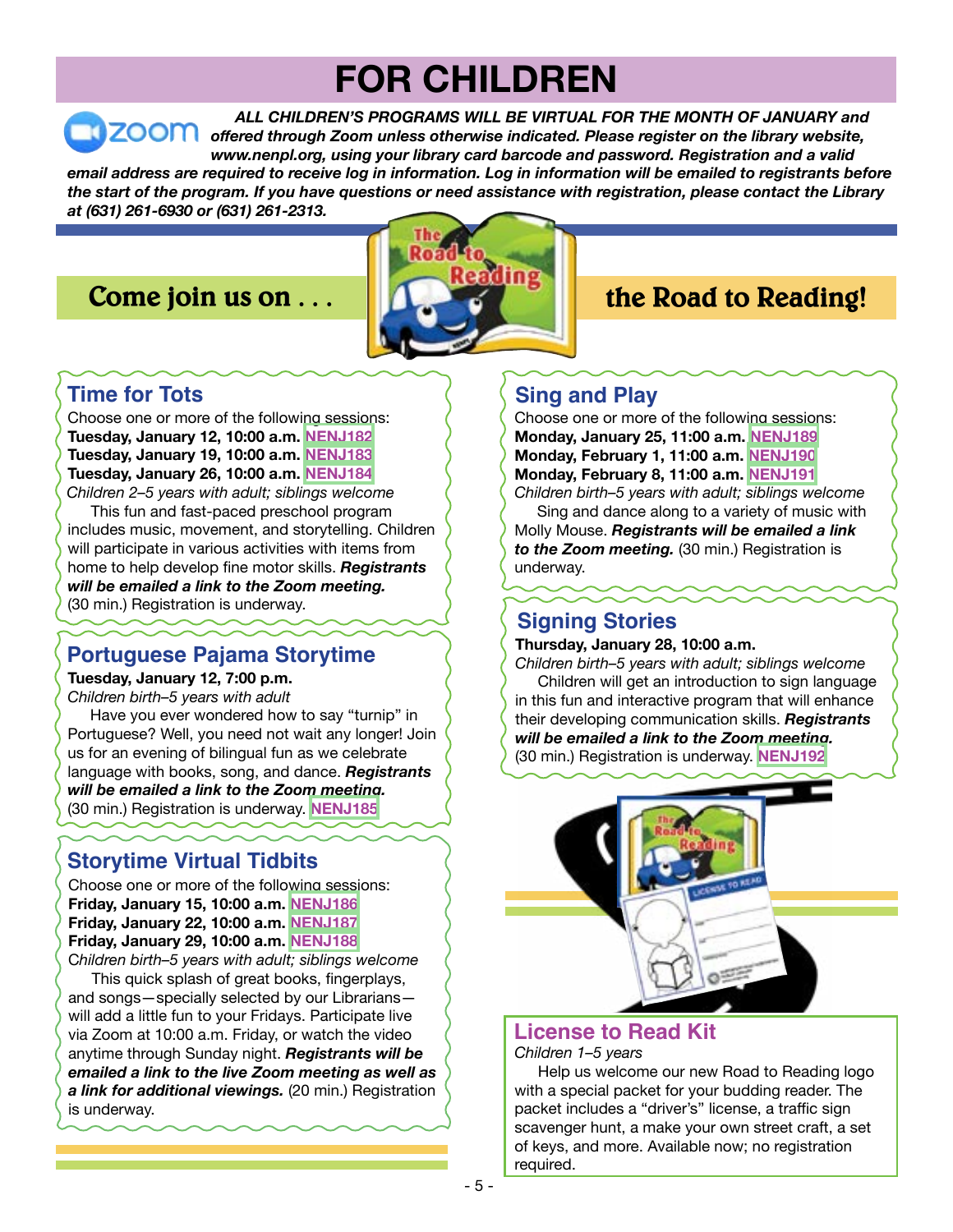## **FOR CHILDREN**



#### **with the BenAnna Band**

**Video available to registrants through January 17**

*Children birth–5 years with adult; siblings welcome* The BenAnna Band ushers in the season with winter classics and some new favorites. This prerecorded video will be available for families to enjoy over and over. *Registrants will be emailed a link to watch the video at the time of their choosing.* (30 min.) Registration is underway. **[NENJ172](https://search.livebrary.com/record=g1101493~S43)**

## **Take 'n Make Snow Globes**

#### **Kits available to registrants beginning Monday, January 4**

*Children in grades K-5*

Design a scene of your choice, fill the globe with water, shake, then watch glitter "snow" fall all around your creation. Instructions, decorating ideas, and a link to a step-by-step demonstration video are included. *Please include your preference for pickup location (Northport or East Northport building) with your registration.* Registration is underway. **[NENJ198](https://search.livebrary.com/record=g1101493~S43)**

## **Animals Alive!**

#### **Saturday, January 9, 11:00 a.m.**

*Children 4 years and up with adult; siblings welcome*



Calling all animal lovers! This fact-filled program will feature an educator from the Alley Pond Environmental Center. Participants will meet some of their resident animals, including a chinchilla and a salamander.

*Registrants will be emailed a link to the Zoom meeting.* (45 min.) Registration is underway. **[NENJ193](https://search.livebrary.com/record=g1101492~S43)**

#### **Adventures in Art: Self Portraits with Frida Kahlo**

**Wednesday, January 13, 7:00 p.m.**

*Children in grades K–5*

Explore the work of Mexican artist Frida Kahlo, then create your own self-portrait inspired by what you learn. Join the class live via Zoom, or watch a recording of the class at the time of your choosing. *Registrants will be emailed a link to the live Zoom meeting and a link to watch the recording through February 13.* (45 min.) Registration is underway. **[NENJ194](https://search.livebrary.com/record=g1102165~S43)**

### **Zoom into the Ice Age**

#### **Thursday, January 14, 4:00 p.m.** *Children 5 years and up*



Discover fascinating facts about the Ice Age while observing fossils of animals that lived during that time period. See a real skeleton of an American mastodon found in upstate New York. *Registrants will be emailed a link to the Zoom meeting.* (45 min.) Registration is underway. **[NENJ195](https://search.livebrary.com/record=g1102166~S43)**

## **Take 'n Make Puzzle Kit**

#### **Kits available to registrants beginning Tuesday, January 19**

*Children 5 years and up*

National Puzzle Day is January 29! Celebrate by making your very own puzzle and decorating a storage box for it. *Please include your preference for pickup location (Northport or East Northport building) with your registration.* Registration is underway. **[NENJ196](https://search.livebrary.com/record=g1102173~S43)**

## **Paws to Read**

**Thursday, January 21, 6:30 p.m.** *Children in grades 1–5 with adult*



 Grab a book and Zoom with a certified therapy dog. Readers can practice their skills in a safe and nonjudgmental environment. Children must be accompanied by an adult. Please select a 10-minute time slot when registering. *Registrants will be emailed a link to the Zoom meeting.* (10 min.) Registration is underway. **[NENJ197](https://search.livebrary.com/record=g1102175~S43)**

## **Take 'n Make Simple Sew Snowman**

#### **Kits available to registrants beginning Monday, January 25**

*Children in grades K-5*

Have fun creating this 4" x 5" friendly snowman banner. The kit contains felt pieces with pre-punched holes for easy stitching,



buttons, embroidery floss, a safety sewing needle, and instructions. *Please include your preference for pickup location (Northport or East Northport building) with your registration.* Registration is underway. **[NENJ199](https://search.livebrary.com/record=g1102172~S43)**



The Children's Librarians have recorded a special reading of the classic story, *The Mitten*. Celebrate the season with us by viewing the video on the library's YouTube channel:

**[www.youtube.com/nenplibrary](https://www.youtube.com/user/Nenplibrary)**

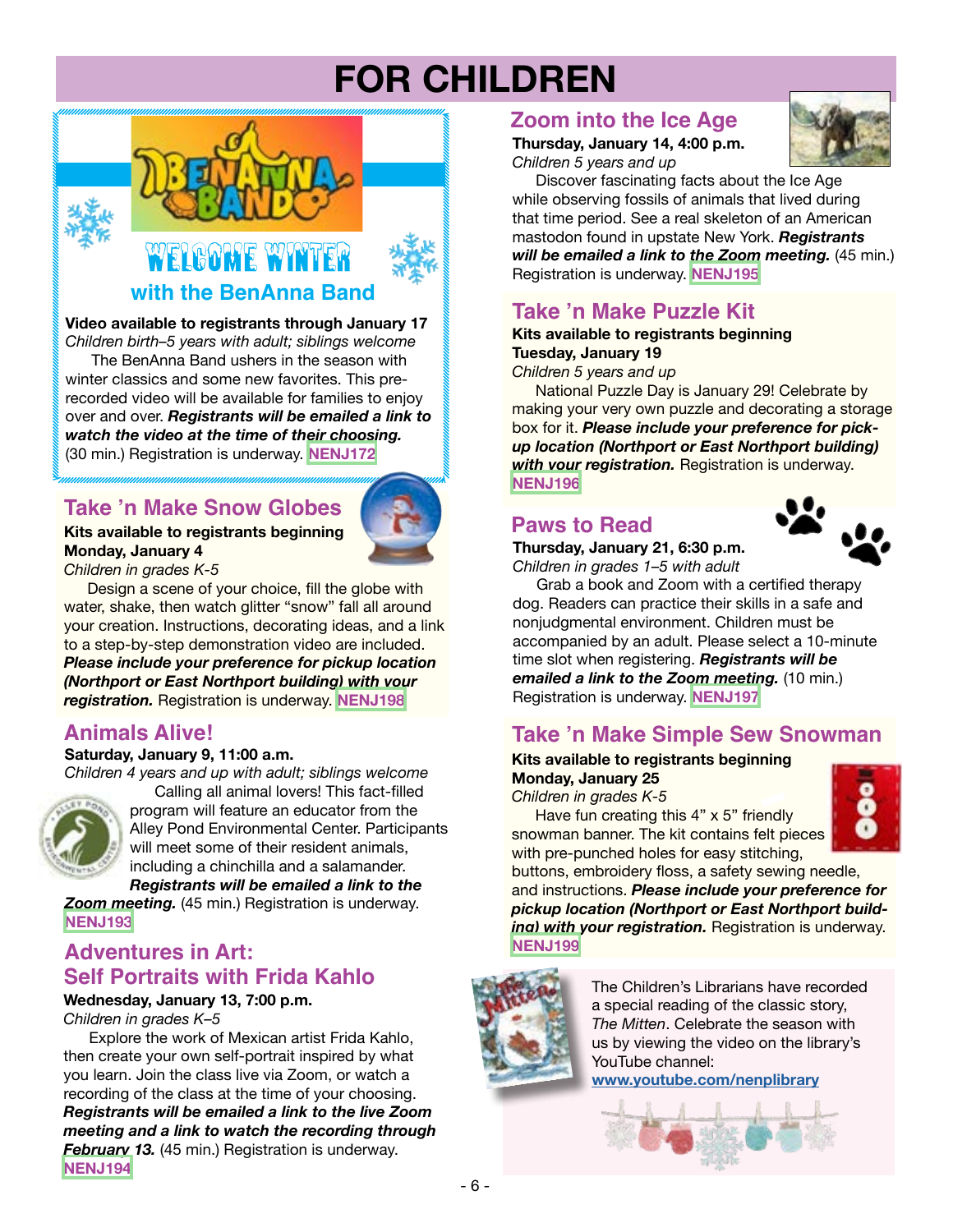## **FOR CHILDREN**

## **Design a Bookmark Contest**

**January 2 - February 8**

 Children in grades K-5 are invited to submit their original designs for our Annual Design a Bookmark Contest. Entry guidelines and forms are available in the Children's Room. Twelve winning designs will be selected to decorate monthly bookmarks for the upcoming year. The deadline for entries is **February 8**. Winners will be announced in the April Newsletter.



#### **Library Winter Bingo on READsquared**

**January 11 through February 28** *Children birth–grade 5*

Warm up your winter with some fun family activities! Complete the tasks on our Winter Bingo Board and earn a prize when you get five in a row. Prizes will be awarded for up to five bingos—fill the entire card and receive a bonus prize!

 To participate, create a READsquared account at **[nenplny12.readsquared.com](http://nenplny12.readsquared.com/)** or download the READsquared app. Visit the Children's page on the library website for more information



 Stop by the Children's Room in either building any day during your birthday month to pick up your birthday bag craft and decoration kit. It's fun for kids of all ages and a special way to celebrate your birthday with the Library. Be sure to tag us **@nenpl** or **#nenplbirthday** to show off your completed crafts for everyone to see.



## *Celebrate Martin Luther King Jr. Day January 18*



 Check out one of these suggested titles and learn more about Martin Luther King Jr. and the Civil Rights Movement.